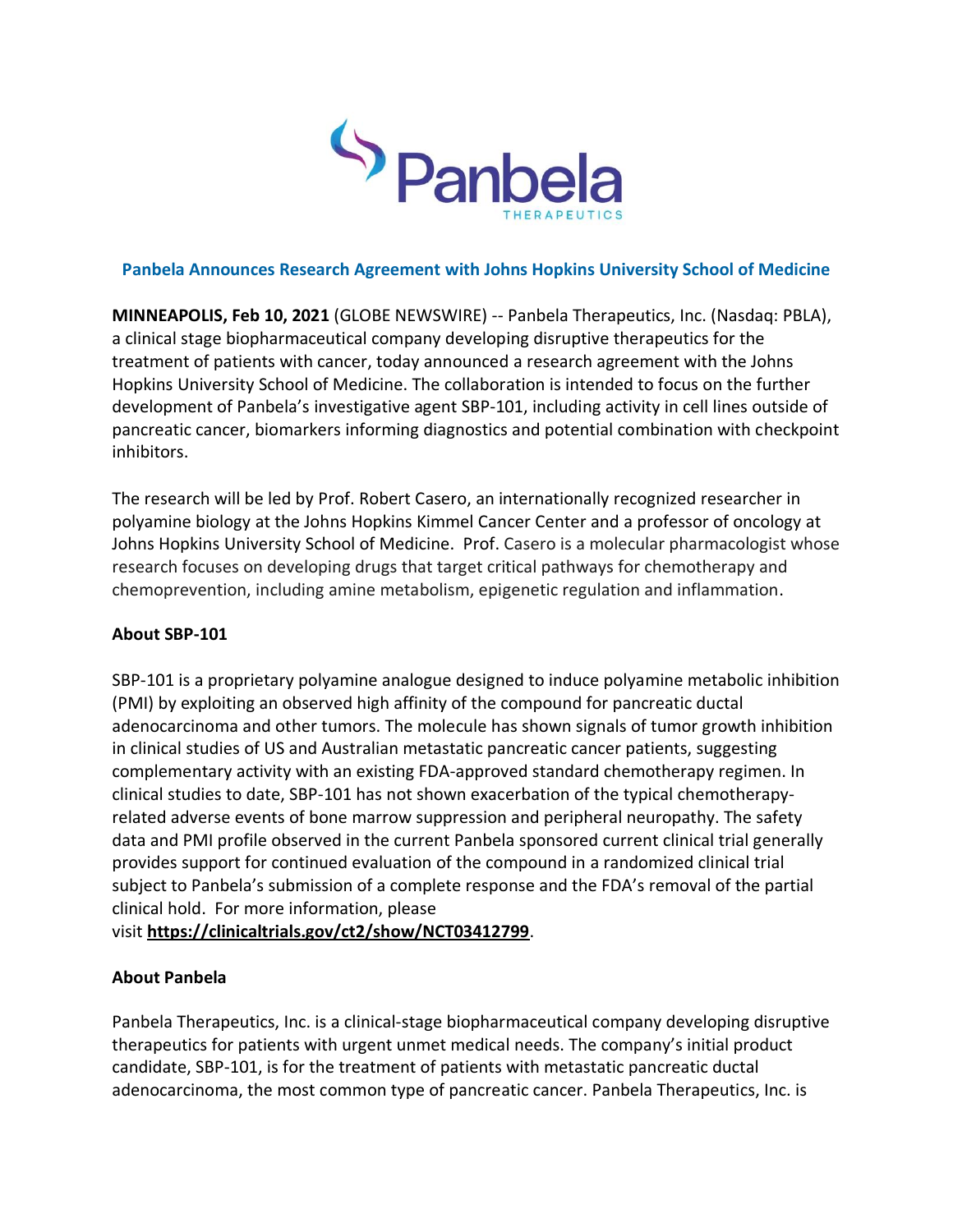dedicated to treating patients with pancreatic cancer and exploring SBP-101's potential for efficacy in combination with other agents and in treating other types of cancer. Further information can be found at **[www.panbela.com](https://www.globenewswire.com/Tracker?data=pO2UYU42oYxpFtX_CsXBxY9WDQluHgaxbftRnJ9wW0bGnK6IPZEK5MjwbxOMt_HqwqhYXAZzUNRvP54nRqSFlw==)** . Panbela Therapeutics, Inc. common stock is listed on The Nasdaq Stock Market LLC under the symbol PBLA.

## **Cautionary Statement Regarding Forward-Looking Statements**

*This press release contains "forward-looking statements," including within the meaning of the Private Securities Litigation Reform Act of 1995. Forward-looking statements can be identified by words such as: "believes," "expect," "intend," "may," and "plan." Examples of forwardlooking statements include, among others, statements we make regarding the focus and outcomes of the collaboration. Forward-looking statements are neither historical facts nor assurances of future performance. Instead, they are based only on our current beliefs, expectations, and assumptions regarding the future of our business, future plans and strategies, projections, anticipated events and trends, the economy and other future conditions. Because forward-looking statements relate to the future, they are subject to inherent uncertainties, risks and changes in circumstances that are difficult to predict and many of which are outside of our control. Our actual results and financial condition may differ materially and adversely from the forward-looking statements. Therefore, you should not rely on any of these forward-looking statements. Important factors that could cause our actual results and financial condition to differ materially from those indicated in the forward-looking statements include, among others, the following: (i) our ability to obtain additional funding to complete Phase 1 clinical trial; (ii) progress and success of our Phase 1 clinical trial; (iii) the impact of the current COVID-19 pandemic on our ability to complete enrollment in our current clinical trial; (iv) our ability to demonstrate the safety and effectiveness of our SBP-101 product candidate (v) our ability to obtain regulatory approvals for our SBP-101 product candidate in the United States, the European Union or other international markets; (vi) the market acceptance and level of future sales of our SBP-101 product candidate; (vii) the cost and delays in product development that may result from changes in regulatory oversight applicable to our SBP-101 product candidate; (viii) the rate of progress in establishing reimbursement arrangements with third-party payors; (ix) the effect of competing technological and market developments; (x) the costs involved in filing and prosecuting patent applications and enforcing or defending patent claims; and (xi) such other factors as discussed in Part I, Item 1A under the caption "Risk Factors" in our most recent Annual Report on Form 10-K, any additional risks presented in our Quarterly Reports on Form 10-Q and our Current Reports on Form 8-K. Any forward-looking statement made by us in this press release is based on information currently available to us and speaks only as of the date on which it is made. We undertake no obligation to publicly update any forward-looking statement or reasons why actual results would differ from those anticipated in any such forward-looking statement, whether written or oral, whether as a result of new information, future developments or otherwise.*